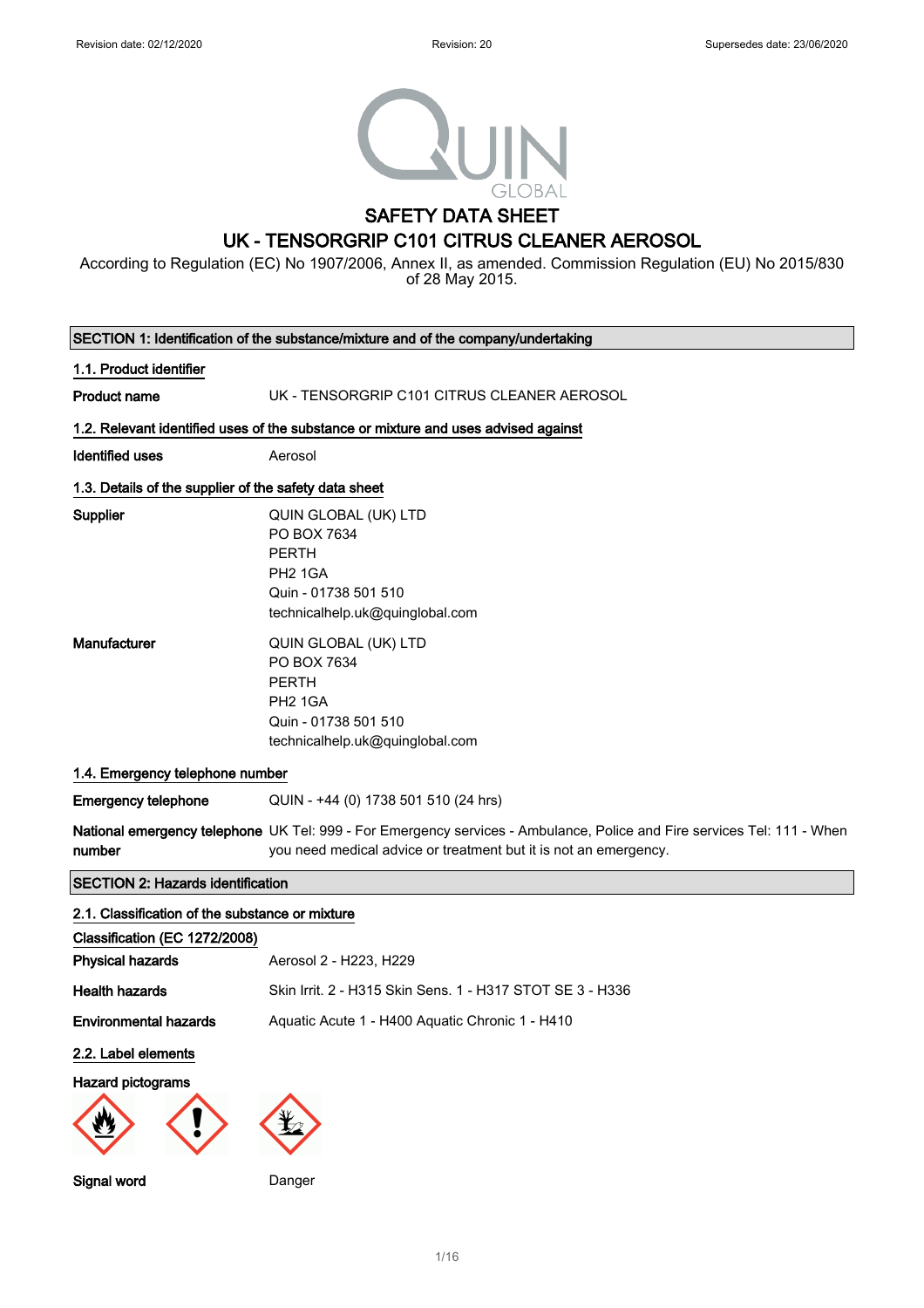| <b>Hazard statements</b>                  | H223 Flammable aerosol.<br>H229 Pressurised container: may burst if heated.<br>H315 Causes skin irritation.<br>H317 May cause an allergic skin reaction.<br>H336 May cause drowsiness or dizziness.<br>H410 Very toxic to aquatic life with long lasting effects.                                                                                                                                                                                                                                                                                                                                                                                                                                                                                                                                                                              |
|-------------------------------------------|------------------------------------------------------------------------------------------------------------------------------------------------------------------------------------------------------------------------------------------------------------------------------------------------------------------------------------------------------------------------------------------------------------------------------------------------------------------------------------------------------------------------------------------------------------------------------------------------------------------------------------------------------------------------------------------------------------------------------------------------------------------------------------------------------------------------------------------------|
| <b>Additional information</b>             | For professional users only.                                                                                                                                                                                                                                                                                                                                                                                                                                                                                                                                                                                                                                                                                                                                                                                                                   |
| <b>Precautionary statements</b>           | P210 Keep away from heat, hot surfaces, sparks, open flames and other ignition sources. No<br>smoking.<br>P211 Do not spray on an open flame or other ignition source.<br>P251 Do not pierce or burn, even after use.<br>P271 Use only outdoors or in a well-ventilated area.<br>P280 Wear protective gloves/ protective clothing/ eye protection/ face protection.<br>P410+P412 Protect from sunlight. Do not expose to temperatures exceeding 50°C/122°F.<br>P501 Dispose of contents/ container in accordance with national regulations.                                                                                                                                                                                                                                                                                                    |
| Supplemental label<br>information         | EUH066 Repeated exposure may cause skin dryness or cracking.                                                                                                                                                                                                                                                                                                                                                                                                                                                                                                                                                                                                                                                                                                                                                                                   |
| Contains                                  | CITRUS TERPENES, Hydrocarbons, C6-C7, n-alkanes, isoalkanes, cyclics, <5% n-hexane,<br><b>ACETONE</b>                                                                                                                                                                                                                                                                                                                                                                                                                                                                                                                                                                                                                                                                                                                                          |
| Supplementary precautionary<br>statements | P261 Avoid breathing spray.<br>P264 Wash contaminated skin thoroughly after handling.<br>P272 Contaminated work clothing should not be allowed out of the workplace.<br>P273 Avoid release to the environment.<br>P302+P352 IF ON SKIN: Wash with plenty of water.<br>P304+P340 IF INHALED: Remove person to fresh air and keep comfortable for breathing.<br>P312 Call a POISON CENTRE/doctor if you feel unwell.<br>P321 Specific treatment (see medical advice on this label).<br>P332+P313 If skin irritation occurs: Get medical advice/ attention.<br>P333+P313 If skin irritation or rash occurs: Get medical advice/ attention.<br>P362+P364 Take off contaminated clothing and wash it before reuse.<br>P391 Collect spillage.<br>P403+P233 Store in a well-ventilated place. Keep container tightly closed.<br>P405 Store locked up. |

### 2.3. Other hazards

Do not pierce or burn, even after use. Protect from sunlight. Do not expose to temperatures exceeding 50°C/122°F.

### SECTION 3: Composition/information on ingredients

### 3.2. Mixtures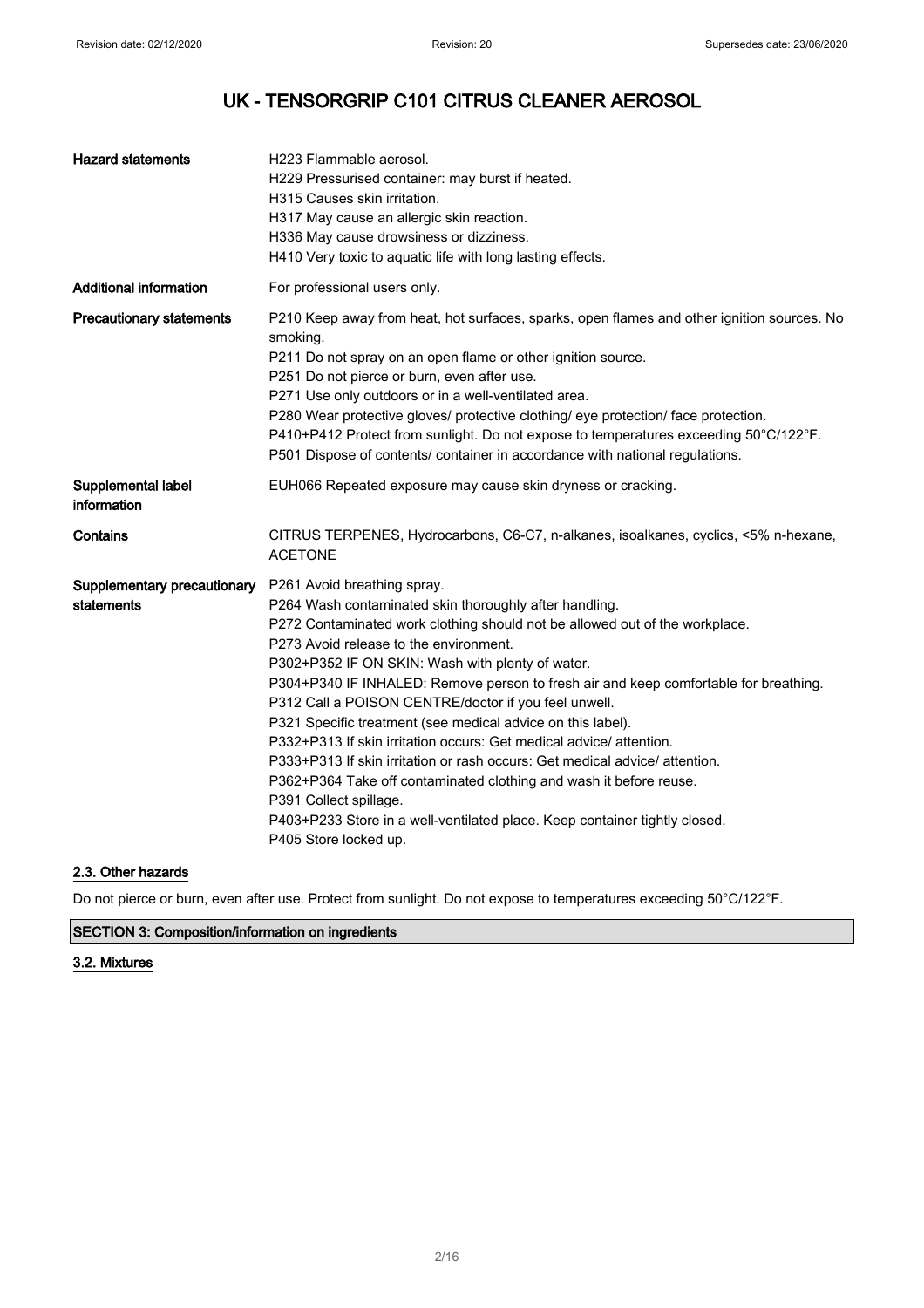| <b>CITRUS TERPENES</b>                                                                                                                                           |                          | 30-60%                                               |
|------------------------------------------------------------------------------------------------------------------------------------------------------------------|--------------------------|------------------------------------------------------|
| CAS number: 8028-48-6                                                                                                                                            | EC number: 232-433-8     |                                                      |
| M factor (Acute) = $1$                                                                                                                                           | M factor (Chronic) = $1$ |                                                      |
| Classification<br>Flam. Liq. 3 - H226<br>Skin Irrit. 2 - H315<br>Skin Sens. 1 - H317<br>Asp. Tox. 1 - H304<br>Aquatic Acute 1 - H400<br>Aquatic Chronic 1 - H410 |                          |                                                      |
| propane<br>CAS number: 74-98-6                                                                                                                                   | EC number: 200-827-9     | 10-25%                                               |
| Classification<br>Press. Gas (Comp.) - H280                                                                                                                      |                          |                                                      |
| Hydrocarbons, C6-C7, n-alkanes, isoalkanes, cyclics, <5% n-<br>hexane                                                                                            |                          | 10-25%                                               |
| CAS number: -                                                                                                                                                    | EC number: 921-024-6     | REACH registration number: 01-<br>2119475514-35-0001 |
| Classification<br>Flam. Liq. 2 - H225<br>Skin Irrit. 2 - H315<br>STOT SE 3 - H336<br>Asp. Tox. 1 - H304<br>Aquatic Chronic 2 - H411                              |                          |                                                      |
| <b>BUTANE</b><br>CAS number: 106-97-8                                                                                                                            | EC number: 203-448-7     | 10-25%                                               |
| Classification<br>Press. Gas (Comp.) - H280                                                                                                                      |                          |                                                      |
| <b>ISOBUTANE</b><br>CAS number: 75-28-5                                                                                                                          | EC number: 200-857-2     | 5-10%                                                |
| Classification<br>Press. Gas                                                                                                                                     |                          |                                                      |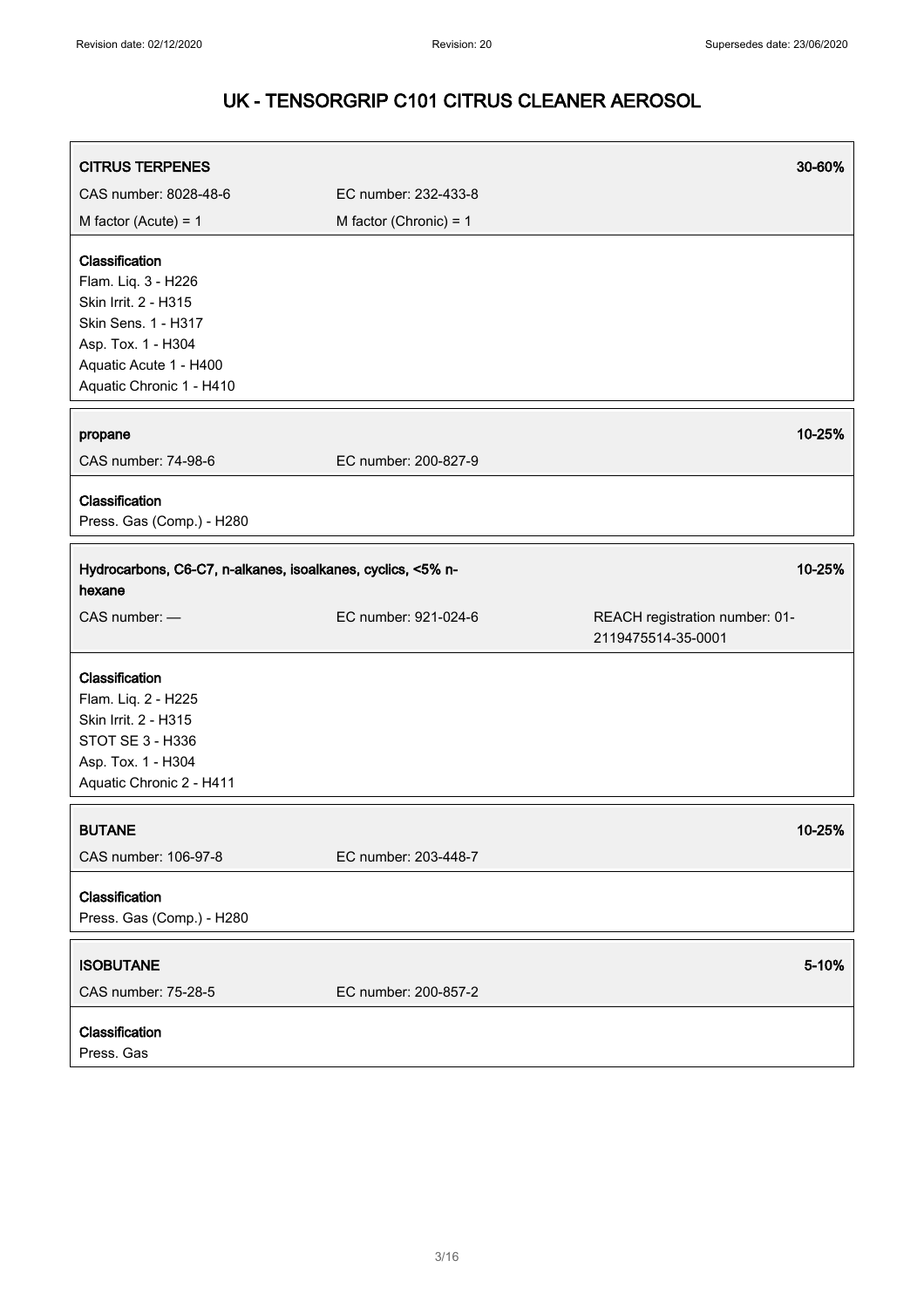### ACETONE 5-10% CAS number: 67-64-1 EC number: 200-662-2 REACH registration number: 01- 2119471330-49-XXXX Classification Flam. Liq. 2 - H225 Eye Irrit. 2 - H319 STOT SE 3 - H336 The full text for all hazard statements is displayed in Section 16. SECTION 4: First aid measures 4.1. Description of first aid measures General information If in doubt, get medical attention promptly. Show this Safety Data Sheet to the medical personnel. Inhalation Remove affected person from source of contamination. Move affected person to fresh air and keep warm and at rest in a position comfortable for breathing. Maintain an open airway. Loosen tight clothing such as collar, tie or belt. When breathing is difficult, properly trained personnel may assist affected person by administering oxygen. Place unconscious person on their side in the recovery position and ensure breathing can take place. Ingestion **Rinse mouth thoroughly with water. Give plenty of water to drink. Stop if the affected person** feels sick as vomiting may be dangerous. Do not induce vomiting unless under the direction of medical personnel. If vomiting occurs, the head should be kept low so that vomit does not enter the lungs. Never give anything by mouth to an unconscious person. Move affected person to fresh air and keep warm and at rest in a position comfortable for breathing. Place unconscious person on their side in the recovery position and ensure breathing can take place. Maintain an open airway. Loosen tight clothing such as collar, tie or belt. Skin contact **It is important to remove the substance from the skin immediately.** In the event of any sensitisation symptoms developing, ensure further exposure is avoided. Remove contamination with soap and water or recognised skin cleansing agent. Continue to rinse for at least 15 minutes. If adhesive bonding occurs, do not force skin apart. Eye contact **Rinse immediately with plenty of water. Remove contact lenses, if present and easy to do.** Continue rinsing. Continue to rinse for at least 15 minutes and get medical attention. If adhesive bonding occurs, do not force eyelids apart. Protection of first aiders First aid personnel should wear appropriate protective equipment during any rescue. Wash contaminated clothing thoroughly with water before removing it from the affected person, or wear gloves. It may be dangerous for first aid personnel to carry out mouth-to-mouth resuscitation. 4.2. Most important symptoms and effects, both acute and delayed General information See Section 11 for additional information on health hazards. The severity of the symptoms described will vary dependent on the concentration and the length of exposure. Inhalation Get medical attention. During application and drying, solvent vapours will be emitted. Vapours in high concentrations are narcotic. Ingestion **May cause stomach pain or vomiting. May cause drowsiness or dizziness. May cause** sensitisation or allergic reactions in sensitive individuals. Entry into the lungs following ingestion or vomiting may cause chemical pneumonitis.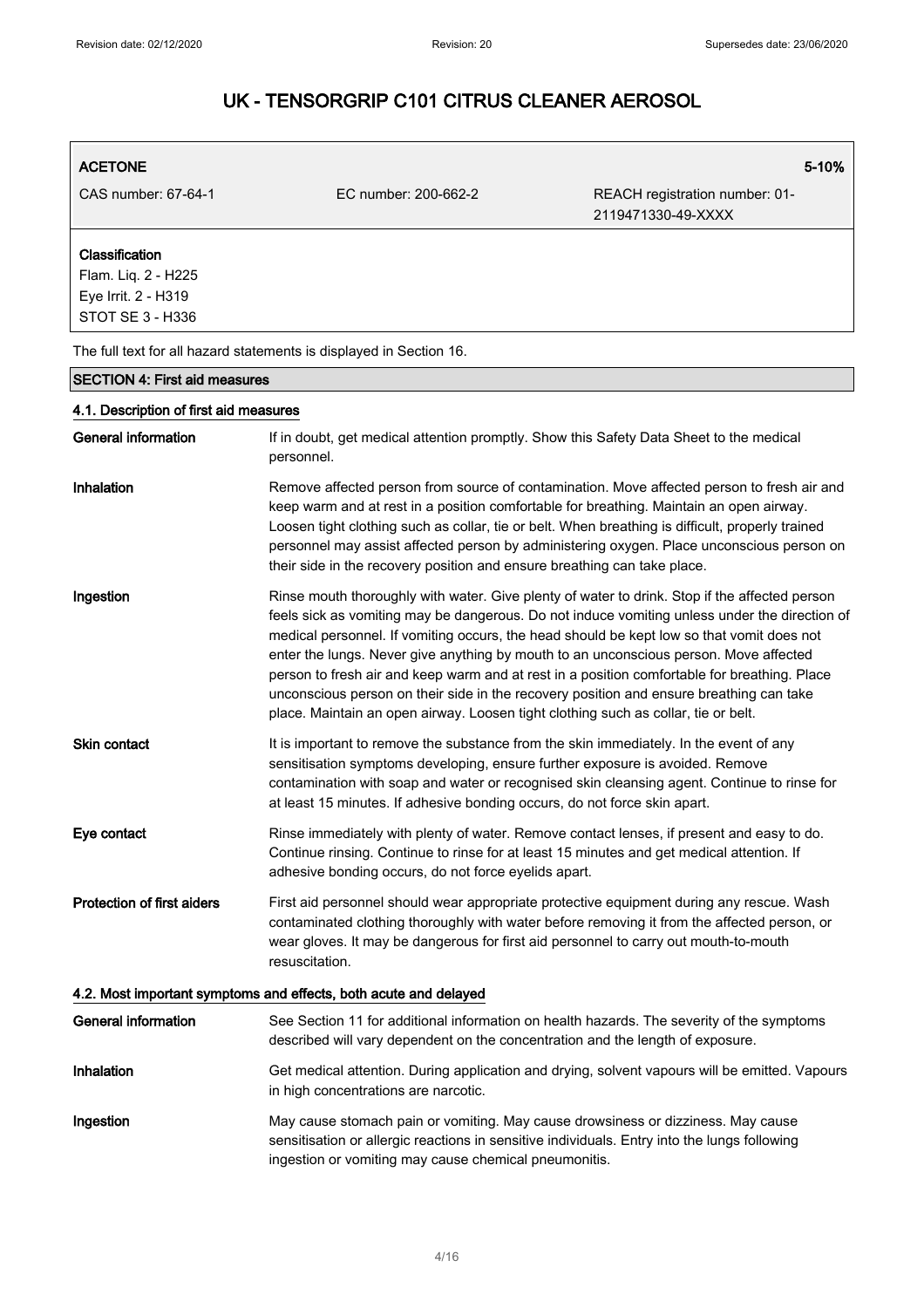| Skin contact                                               | May cause skin sensitisation or allergic reactions in sensitive individuals. Prolonged or<br>repeated exposure may cause the following adverse effects: Dryness and/or cracking. Bonds<br>skin and eyes in seconds.                                                                                                                                                                                                                                                                                                                                                                                             |
|------------------------------------------------------------|-----------------------------------------------------------------------------------------------------------------------------------------------------------------------------------------------------------------------------------------------------------------------------------------------------------------------------------------------------------------------------------------------------------------------------------------------------------------------------------------------------------------------------------------------------------------------------------------------------------------|
| Eye contact                                                | Bonds skin and eyes in seconds. May cause discomfort. May be slightly irritating to eyes.                                                                                                                                                                                                                                                                                                                                                                                                                                                                                                                       |
|                                                            | 4.3. Indication of any immediate medical attention and special treatment needed                                                                                                                                                                                                                                                                                                                                                                                                                                                                                                                                 |
| Notes for the doctor                                       | Treat symptomatically.                                                                                                                                                                                                                                                                                                                                                                                                                                                                                                                                                                                          |
| <b>SECTION 5: Firefighting measures</b>                    |                                                                                                                                                                                                                                                                                                                                                                                                                                                                                                                                                                                                                 |
| 5.1. Extinguishing media                                   |                                                                                                                                                                                                                                                                                                                                                                                                                                                                                                                                                                                                                 |
| Suitable extinguishing media                               | The product is flammable. Extinguish with alcohol-resistant foam, carbon dioxide, dry powder<br>or water fog. Use fire-extinguishing media suitable for the surrounding fire.                                                                                                                                                                                                                                                                                                                                                                                                                                   |
| Unsuitable extinguishing<br>media                          | Do not use water jet as an extinguisher, as this will spread the fire.                                                                                                                                                                                                                                                                                                                                                                                                                                                                                                                                          |
| 5.2. Special hazards arising from the substance or mixture |                                                                                                                                                                                                                                                                                                                                                                                                                                                                                                                                                                                                                 |
| Specific hazards                                           | Containers can burst violently or explode when heated, due to excessive pressure build-up.<br>Bursting aerosol containers may be propelled from a fire at high speed. If aerosol cans are<br>ruptured, care should be taken due to the rapid escape of the pressurised contents and<br>propellant. Vapours may form explosive mixtures with air.                                                                                                                                                                                                                                                                |
| Hazardous combustion<br>products                           | Thermal decomposition or combustion products may include the following substances:<br>Carbon dioxide (CO2). Carbon monoxide (CO). Harmful gases or vapours.                                                                                                                                                                                                                                                                                                                                                                                                                                                     |
| 5.3. Advice for firefighters                               |                                                                                                                                                                                                                                                                                                                                                                                                                                                                                                                                                                                                                 |
| Protective actions during<br>firefighting                  | Avoid breathing fire gases or vapours. Evacuate area. Keep upwind to avoid inhalation of<br>gases, vapours, fumes and smoke. Cool containers exposed to heat with water spray and<br>remove them from the fire area if it can be done without risk. Cool containers exposed to<br>flames with water until well after the fire is out. If a leak or spill has not ignited, use water<br>spray to disperse vapours and protect men stopping the leak. Control run-off water by<br>containing and keeping it out of sewers and watercourses. If risk of water pollution occurs,<br>notify appropriate authorities. |
| Special protective equipment<br>for firefighters           | Wear positive-pressure self-contained breathing apparatus (SCBA) and appropriate protective<br>clothing. Firefighter's clothing conforming to European standard EN469 (including helmets,<br>protective boots and gloves) will provide a basic level of protection for chemical incidents.                                                                                                                                                                                                                                                                                                                      |
| <b>SECTION 6: Accidental release measures</b>              |                                                                                                                                                                                                                                                                                                                                                                                                                                                                                                                                                                                                                 |

### 6.1. Personal precautions, protective equipment and emergency procedures

Personal precautions No action shall be taken without appropriate training or involving any personal risk. Keep unnecessary and unprotected personnel away from the spillage. Wear protective clothing as described in Section 8 of this safety data sheet. Follow precautions for safe handling described in this safety data sheet. Wash thoroughly after dealing with a spillage. Ensure procedures and training for emergency decontamination and disposal are in place. Do not touch or walk into spilled material. Evacuate area. Risk of explosion. Provide adequate ventilation. No smoking, sparks, flames or other sources of ignition near spillage. Promptly remove any clothing that becomes contaminated.

#### 6.2. Environmental precautions

### Environmental precautions Collect and place in suitable waste disposal containers and seal securely. Avoid discharge into drains or watercourses or onto the ground. Avoid discharge to the aquatic environment. Large Spillages: Inform the relevant authorities if environmental pollution occurs (sewers, waterways, soil or air).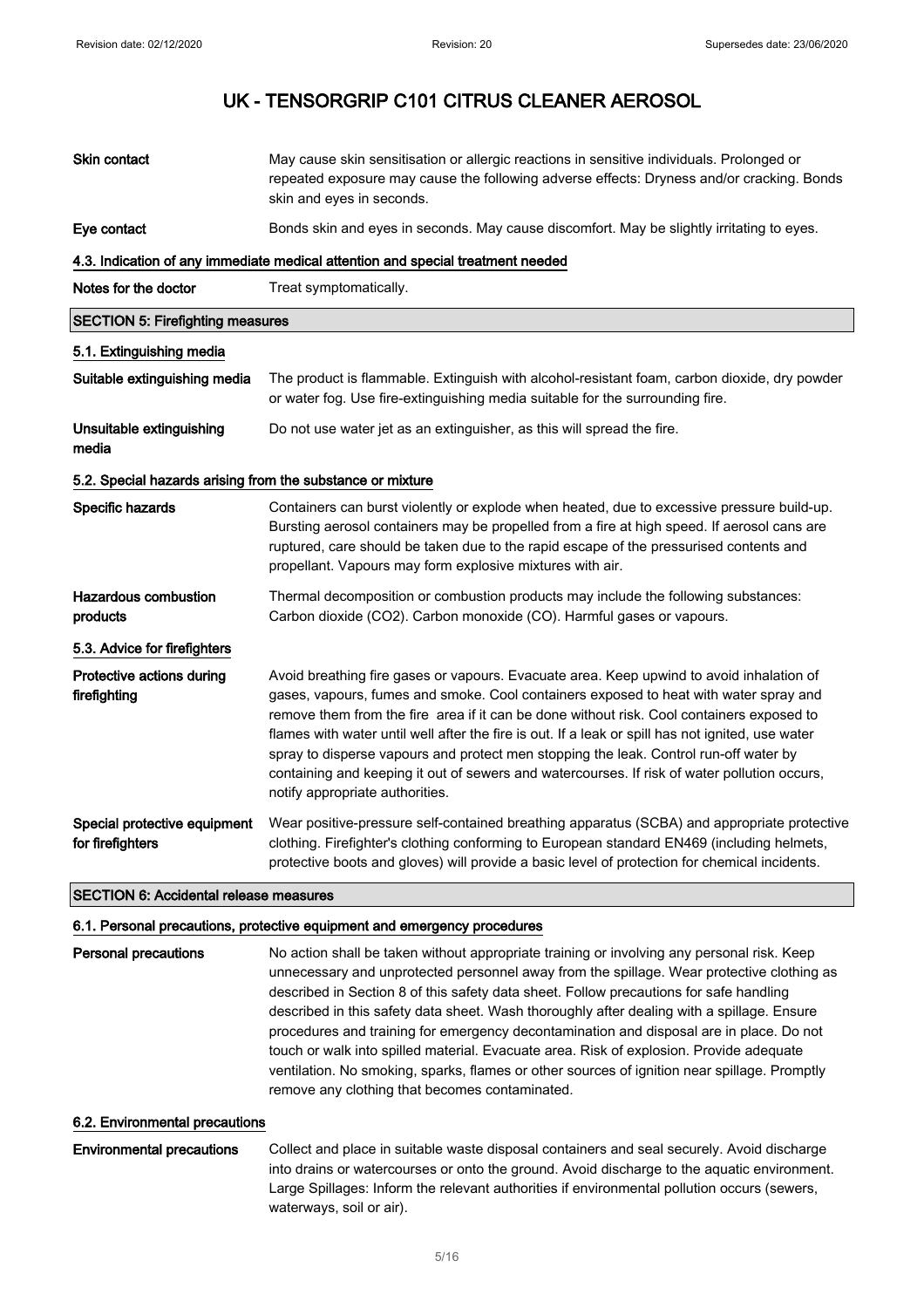### 6.3. Methods and material for containment and cleaning up

| Methods for cleaning up                                 | Wear protective clothing as described in Section 8 of this safety data sheet. Clear up spills<br>immediately and dispose of waste safely. Eliminate all ignition sources if safe to do so. No<br>smoking, sparks, flames or other sources of ignition near spillage. Approach the spillage from<br>upwind. Under normal conditions of handling and storage, spillages from aerosol containers<br>are unlikely. If aerosol cans are ruptured, care should be taken due to the rapid escape of the<br>pressurised contents and propellant. Small Spillages: Wipe up with an absorbent cloth and<br>dispose of waste safely. Large Spillages: If the product is soluble in water, dilute the spillage<br>with water and mop it up. Alternatively, or if it is not water-soluble, absorb the spillage with an<br>inert, dry material and place it in a suitable waste disposal container. Flush away spillage with<br>plenty of water. Wash thoroughly after dealing with a spillage. Dangerous for the environment.<br>Do not empty into drains. Dispose of waste to licensed waste disposal site in accordance with<br>the requirements of the local Waste Disposal Authority. |
|---------------------------------------------------------|------------------------------------------------------------------------------------------------------------------------------------------------------------------------------------------------------------------------------------------------------------------------------------------------------------------------------------------------------------------------------------------------------------------------------------------------------------------------------------------------------------------------------------------------------------------------------------------------------------------------------------------------------------------------------------------------------------------------------------------------------------------------------------------------------------------------------------------------------------------------------------------------------------------------------------------------------------------------------------------------------------------------------------------------------------------------------------------------------------------------------------------------------------------------------|
| 6.4. Reference to other sections                        |                                                                                                                                                                                                                                                                                                                                                                                                                                                                                                                                                                                                                                                                                                                                                                                                                                                                                                                                                                                                                                                                                                                                                                              |
| Reference to other sections                             | For personal protection, see Section 8. See Section 11 for additional information on health<br>hazards. See Section 12 for additional information on ecological hazards. For waste disposal,<br>see Section 13.                                                                                                                                                                                                                                                                                                                                                                                                                                                                                                                                                                                                                                                                                                                                                                                                                                                                                                                                                              |
| <b>SECTION 7: Handling and storage</b>                  |                                                                                                                                                                                                                                                                                                                                                                                                                                                                                                                                                                                                                                                                                                                                                                                                                                                                                                                                                                                                                                                                                                                                                                              |
| 7.1. Precautions for safe handling                      |                                                                                                                                                                                                                                                                                                                                                                                                                                                                                                                                                                                                                                                                                                                                                                                                                                                                                                                                                                                                                                                                                                                                                                              |
| Usage precautions                                       | For professional users only. Read and follow manufacturer's recommendations. Wear<br>protective clothing as described in Section 8 of this safety data sheet. Keep away from food,<br>drink and animal feeding stuffs. Avoid exposing aerosol containers to high temperatures or<br>direct sunlight. The product is flammable. Keep away from heat, hot surfaces, sparks, open<br>flames and other ignition sources. No smoking. Do not handle until all safety precautions have<br>been read and understood. Do not handle broken packages without protective equipment. Do<br>not spray on an open flame or other ignition source. Do not pierce or burn, even after use.<br>Spray will evaporate and cool rapidly and may cause frostbite or cold burns if in contact with<br>skin. Avoid contact with eyes.                                                                                                                                                                                                                                                                                                                                                              |
| Advice on general<br>occupational hygiene               | Wash promptly if skin becomes contaminated. Take off contaminated clothing. Wash<br>contaminated clothing before reuse. Do not eat, drink or smoke when using this product.<br>Wash at the end of each work shift and before eating, smoking and using the toilet. Change<br>work clothing daily before leaving workplace.                                                                                                                                                                                                                                                                                                                                                                                                                                                                                                                                                                                                                                                                                                                                                                                                                                                   |
|                                                         | 7.2. Conditions for safe storage, including any incompatibilities                                                                                                                                                                                                                                                                                                                                                                                                                                                                                                                                                                                                                                                                                                                                                                                                                                                                                                                                                                                                                                                                                                            |
| <b>Storage precautions</b>                              | Store at temperatures between 10°C and 25°C. Store away from incompatible materials (see<br>Section 10). Store in accordance with national regulations. Keep away from oxidising<br>materials, heat and flames. Keep only in the original container. Keep container tightly closed<br>and in a well-ventilated place. Keep containers upright. Protect containers from damage.<br>Protect from sunlight. Do not store near heat sources or expose to high temperatures. Do not<br>expose to temperatures exceeding 50°C/122°F. Bund storage facilities to prevent soil and<br>water pollution in the event of spillage. The storage area floor should be leak-tight, jointless<br>and not absorbent.                                                                                                                                                                                                                                                                                                                                                                                                                                                                         |
| Storage class                                           | Flammable compressed gas storage.                                                                                                                                                                                                                                                                                                                                                                                                                                                                                                                                                                                                                                                                                                                                                                                                                                                                                                                                                                                                                                                                                                                                            |
| 7.3. Specific end use(s)                                |                                                                                                                                                                                                                                                                                                                                                                                                                                                                                                                                                                                                                                                                                                                                                                                                                                                                                                                                                                                                                                                                                                                                                                              |
| Specific end use(s)                                     | The identified uses for this product are detailed in Section 1.2.                                                                                                                                                                                                                                                                                                                                                                                                                                                                                                                                                                                                                                                                                                                                                                                                                                                                                                                                                                                                                                                                                                            |
| <b>SECTION 8: Exposure controls/Personal protection</b> |                                                                                                                                                                                                                                                                                                                                                                                                                                                                                                                                                                                                                                                                                                                                                                                                                                                                                                                                                                                                                                                                                                                                                                              |
| 8.1. Control parameters                                 |                                                                                                                                                                                                                                                                                                                                                                                                                                                                                                                                                                                                                                                                                                                                                                                                                                                                                                                                                                                                                                                                                                                                                                              |
| Occupational exposure limits                            |                                                                                                                                                                                                                                                                                                                                                                                                                                                                                                                                                                                                                                                                                                                                                                                                                                                                                                                                                                                                                                                                                                                                                                              |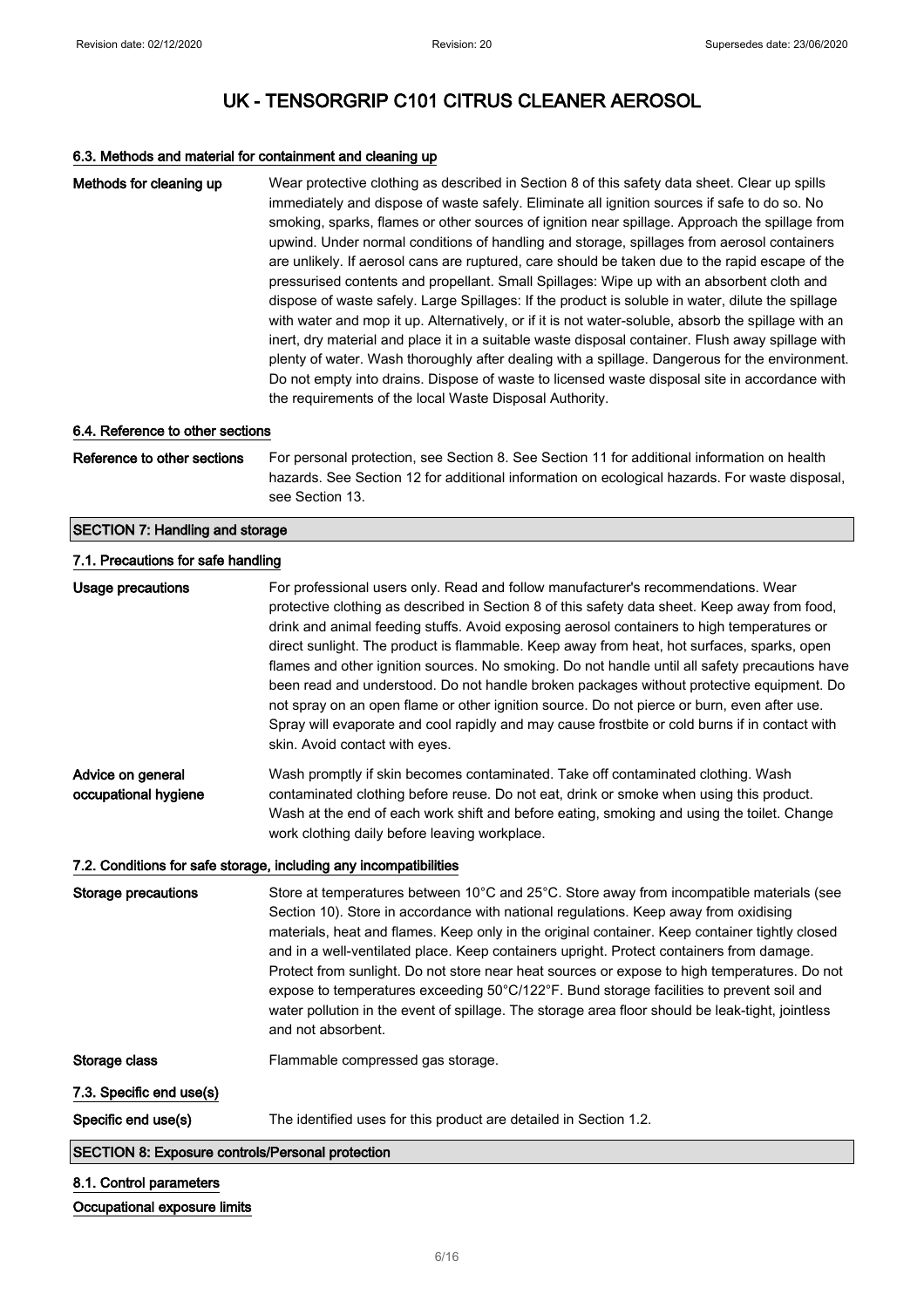#### propane

Long-term exposure limit (8-hour TWA): WEL 1800 mg/m<sup>3</sup> Short-term exposure limit (15-minute): WEL 7200 mg/m<sup>3</sup>

#### BUTANE

Long-term exposure limit (8-hour TWA): WEL 600 ppm 1450 mg/m<sup>3</sup> Short-term exposure limit (15-minute): WEL 750 ppm 1810 mg/m<sup>3</sup>

#### **ISOBUTANE**

Long-term exposure limit (8-hour TWA): WEL 2400 mg/m<sup>3</sup> Short-term exposure limit (15-minute): WEL 9600 mg/m<sup>3</sup>

### ACETONE

Long-term exposure limit (8-hour TWA): WEL 500 ppm 1210 mg/m<sup>3</sup> Short-term exposure limit (15-minute): WEL 1500 ppm 3620 mg/m<sup>3</sup> WEL = Workplace Exposure Limit.

### ACETONE (CAS: 67-64-1)

| <b>DNEL</b> | Workers - Inhalation; Long term systemic effects: 1210 mg/m <sup>3</sup><br>Workers - Inhalation; Short term local effects: 2420 mg/m <sup>3</sup><br>Workers - Dermal; Long term systemic effects: 186 mg/kg/day<br>General population - Inhalation; Long term systemic effects: 200 mg/m <sup>3</sup><br>General population - Dermal; Long term systemic effects: 62 mg/kg/day<br>General population - Oral; Long term systemic effects: 62 mg/kg/day |
|-------------|---------------------------------------------------------------------------------------------------------------------------------------------------------------------------------------------------------------------------------------------------------------------------------------------------------------------------------------------------------------------------------------------------------------------------------------------------------|
| <b>PNEC</b> | - Fresh water; 10.6 mg/l<br>- marine water; 1.06 mg/l<br>- Intermittent release; 21 mg/l<br>- STP; 100 mg/l<br>- Sediment (Freshwater); 30.4 mg/kg<br>- Sediment (Marinewater); 3.04 mg/kg                                                                                                                                                                                                                                                              |

- Soil; 29.5 mg/kg

#### 8.2. Exposure controls

#### Protective equipment





Appropriate engineering controls

Provide adequate ventilation. Personal, workplace environment or biological monitoring may be required to determine the effectiveness of the ventilation or other control measures and/or the necessity to use respiratory protective equipment. Use process enclosures, local exhaust ventilation or other engineering controls as the primary means to minimise worker exposure. Personal protective equipment should only be used if worker exposure cannot be controlled adequately by the engineering control measures. Ensure control measures are regularly inspected and maintained. Ensure the ventilation system is regularly maintained and tested. As this product contains ingredients with exposure limits, process enclosures, local exhaust ventilation or other engineering controls should be used to keep worker exposure below any statutory or recommended limits, if use generates dust, fumes, gas, vapour or mist.

Eye/face protection Eyewear complying with an approved standard should be worn if a risk assessment indicates eye contact is possible. Personal protective equipment for eye and face protection should comply with European Standard EN166. Wear tight-fitting, chemical splash goggles or face shield. If inhalation hazards exist, a full-face respirator may be required instead.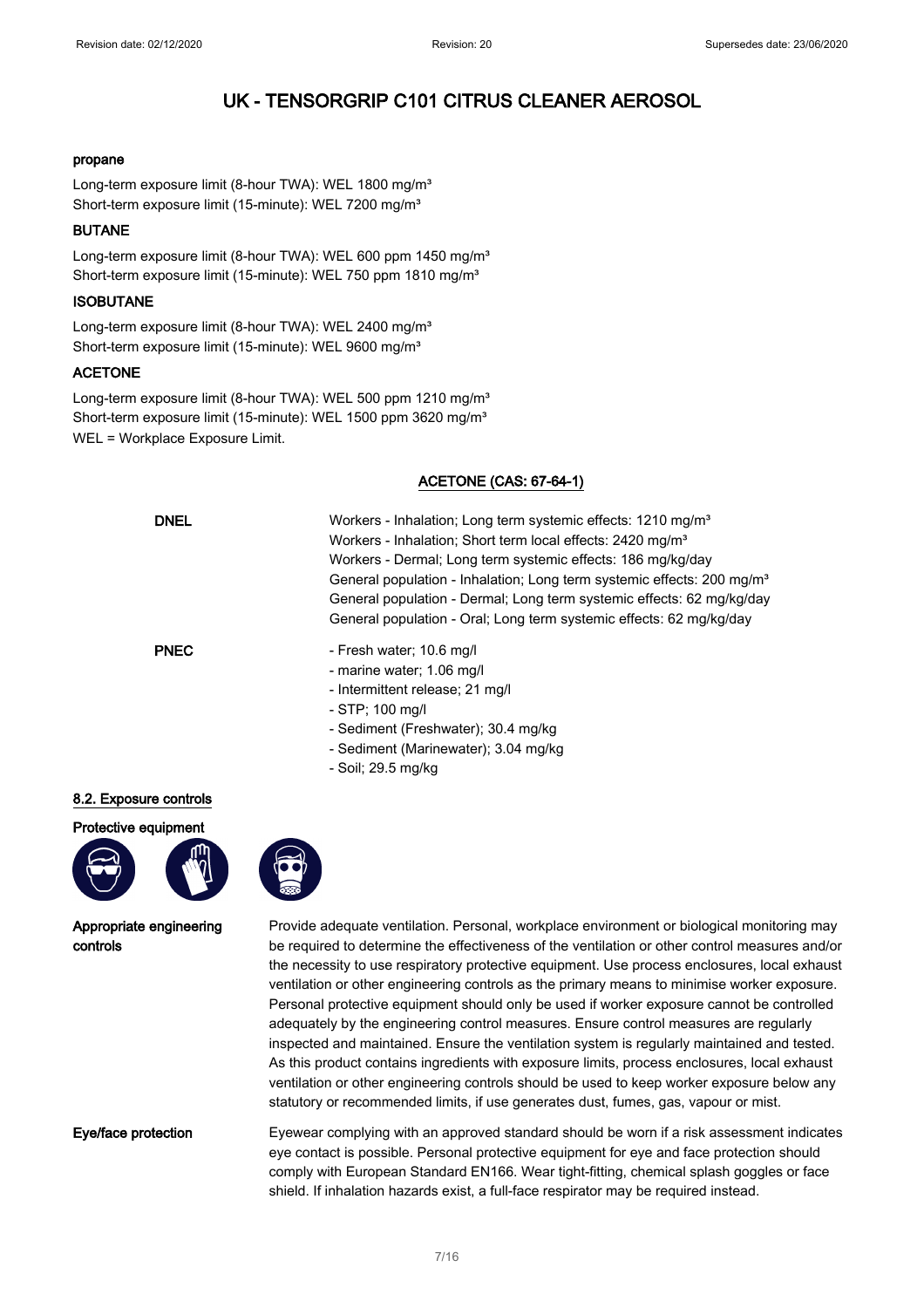| Hand protection                           | Chemical-resistant, impervious gloves complying with an approved standard should be worn if<br>a risk assessment indicates skin contact is possible. The most suitable glove should be<br>chosen in consultation with the glove supplier/manufacturer, who can provide information<br>about the breakthrough time of the glove material. To protect hands from chemicals, gloves<br>should comply with European Standard EN374. Considering the data specified by the glove<br>manufacturer, check during use that the gloves are retaining their protective properties and<br>change them as soon as any deterioration is detected. Frequent changes are recommended. |
|-------------------------------------------|------------------------------------------------------------------------------------------------------------------------------------------------------------------------------------------------------------------------------------------------------------------------------------------------------------------------------------------------------------------------------------------------------------------------------------------------------------------------------------------------------------------------------------------------------------------------------------------------------------------------------------------------------------------------|
| Other skin and body<br>protection         | Appropriate footwear and additional protective clothing complying with an approved standard<br>should be worn if a risk assessment indicates skin contamination is possible.                                                                                                                                                                                                                                                                                                                                                                                                                                                                                           |
| Hygiene measures                          | Provide eyewash station and safety shower. Contaminated work clothing should not be<br>allowed out of the workplace. Wash contaminated clothing before reuse. Clean equipment<br>and the work area every day. Good personal hygiene procedures should be implemented.<br>Wash at the end of each work shift and before eating, smoking and using the toilet. When<br>using do not eat, drink or smoke. Preventive industrial medical examinations should be carried<br>out. Warn cleaning personnel of any hazardous properties of the product.                                                                                                                        |
| <b>Respiratory protection</b>             | Respiratory protection complying with an approved standard should be worn if a risk<br>assessment indicates inhalation of contaminants is possible. Ensure all respiratory protective<br>equipment is suitable for its intended use and is 'CE'-marked. Check that the respirator fits<br>tightly and the filter is changed regularly. Gas and combination filter cartridges should comply<br>with European Standard EN14387. Full face mask respirators with replaceable filter cartridges<br>should comply with European Standard EN136. Half mask and quarter mask respirators with<br>replaceable filter cartridges should comply with European Standard EN140.    |
| <b>Environmental exposure</b><br>controls | Keep container tightly sealed when not in use.                                                                                                                                                                                                                                                                                                                                                                                                                                                                                                                                                                                                                         |

### SECTION 9: Physical and chemical properties

### 9.1. Information on basic physical and chemical properties

| 9.1. Information on basic priysical and chemical properties |                 |
|-------------------------------------------------------------|-----------------|
| Appearance                                                  | Aerosol.        |
| Colour                                                      | Clear liquid.   |
| Odour                                                       | Characteristic. |
| <b>Odour threshold</b>                                      | Not available.  |
| рH                                                          | Not available.  |
| <b>Melting point</b>                                        | Not available.  |
| Initial boiling point and range                             | Not available.  |
| Flash point                                                 | Not available.  |
| <b>Evaporation rate</b>                                     | Not available.  |
| <b>Evaporation factor</b>                                   | Not available.  |
| Flammability (solid, gas)                                   | Not available.  |
| Upper/lower flammability or<br>explosive limits             | Not available.  |
| Vapour pressure                                             | Not available.  |
| Vapour density                                              | Not available.  |
| <b>Relative density</b>                                     | $\ge 0.75$      |
| Solubility(ies)                                             | Not available.  |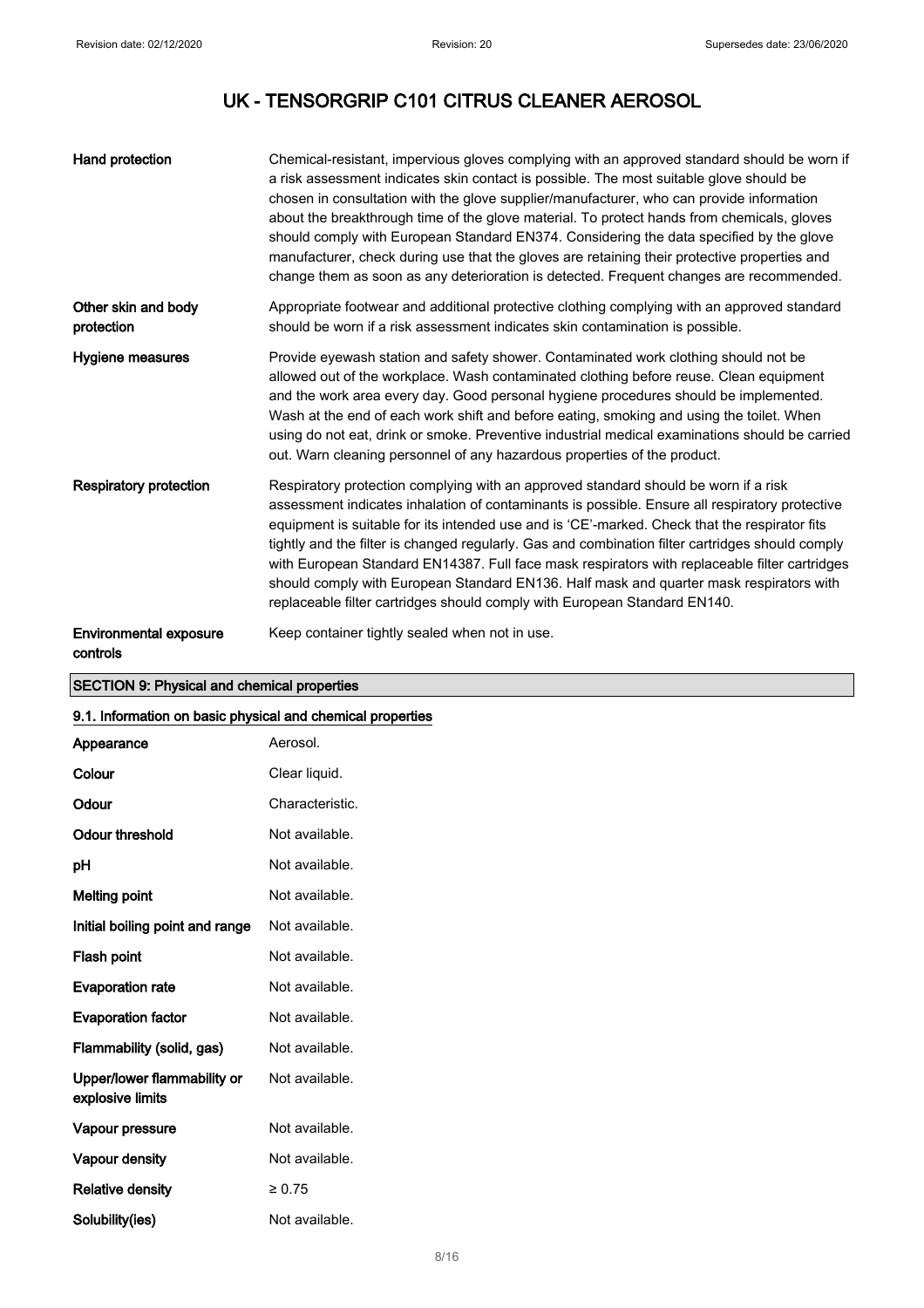| <b>Partition coefficient</b>                                        | Not available.                                                                                                                                                           |
|---------------------------------------------------------------------|--------------------------------------------------------------------------------------------------------------------------------------------------------------------------|
| Auto-ignition temperature                                           | Not available.                                                                                                                                                           |
| <b>Decomposition Temperature</b>                                    | Not available.                                                                                                                                                           |
| <b>Viscosity</b>                                                    | Not available.                                                                                                                                                           |
| <b>Explosive properties</b>                                         | Not considered to be explosive.                                                                                                                                          |
| <b>Oxidising properties</b>                                         | Does not meet the criteria for classification as oxidising.                                                                                                              |
| 9.2. Other information                                              |                                                                                                                                                                          |
| Other information                                                   | No information required.                                                                                                                                                 |
| Volatile organic compound                                           | This product contains a maximum VOC content of 756 g/l.                                                                                                                  |
| <b>SECTION 10: Stability and reactivity</b>                         |                                                                                                                                                                          |
| 10.1. Reactivity                                                    |                                                                                                                                                                          |
| <b>Reactivity</b>                                                   | Stable at normal ambient temperatures and when used as recommended.                                                                                                      |
| 10.2. Chemical stability                                            |                                                                                                                                                                          |
| <b>Stability</b>                                                    | Stable at normal ambient temperatures and when used as recommended. Stable under the<br>prescribed storage conditions.                                                   |
| 10.3. Possibility of hazardous reactions                            |                                                                                                                                                                          |
| Possibility of hazardous<br>reactions                               | The following materials may react strongly with the product: Oxidising agents.                                                                                           |
| 10.4. Conditions to avoid                                           |                                                                                                                                                                          |
| <b>Conditions to avoid</b>                                          | Avoid exposing aerosol containers to high temperatures or direct sunlight. Containers can<br>burst violently or explode when heated, due to excessive pressure build-up. |
| 10.5. Incompatible materials                                        |                                                                                                                                                                          |
| <b>Materials to avoid</b>                                           | No specific material or group of materials is likely to react with the product to produce a<br>hazardous situation.                                                      |
| 10.6. Hazardous decomposition products                              |                                                                                                                                                                          |
| Hazardous decomposition<br>products                                 | Thermal decomposition or combustion products may include the following substances: Acrid<br>smoke or fumes.                                                              |
| <b>SECTION 11: Toxicological information</b>                        |                                                                                                                                                                          |
| 11.1. Information on toxicological effects                          |                                                                                                                                                                          |
| Other health effects                                                | No data available.                                                                                                                                                       |
| Acute toxicity - oral<br>Notes (oral LD <sub>50</sub> )             | Based on available data the classification criteria are not met.                                                                                                         |
| Acute toxicity - dermal<br>Notes (dermal LD <sub>50</sub> )         | Based on available data the classification criteria are not met.                                                                                                         |
| Acute toxicity - inhalation<br>Notes (inhalation LC <sub>50</sub> ) | Based on available data the classification criteria are not met.                                                                                                         |
| Skin corrosion/irritation<br>Skin corrosion/irritation              | Causes skin irritation.                                                                                                                                                  |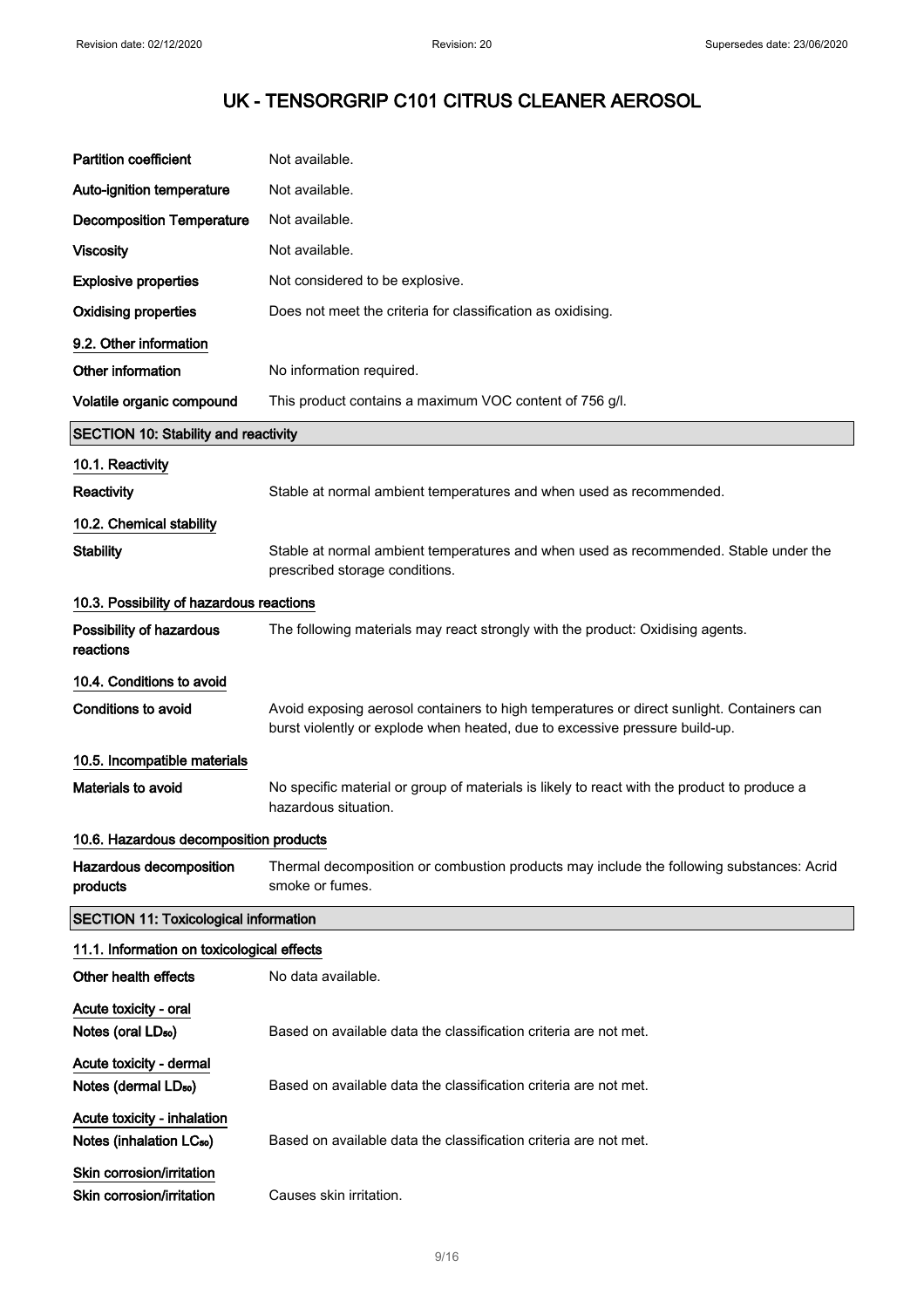| Serious eye damage/irritation                                        |                                                                                                                                                                               |
|----------------------------------------------------------------------|-------------------------------------------------------------------------------------------------------------------------------------------------------------------------------|
| Serious eye damage/irritation                                        | Based on available data the classification criteria are not met.                                                                                                              |
| <b>Respiratory sensitisation</b><br><b>Respiratory sensitisation</b> | Based on available data the classification criteria are not met.                                                                                                              |
| <b>Skin sensitisation</b><br><b>Skin sensitisation</b>               | May cause an allergic skin reaction.                                                                                                                                          |
| Germ cell mutagenicity<br>Genotoxicity - in vitro                    | Based on available data the classification criteria are not met.                                                                                                              |
| Carcinogenicity<br>Carcinogenicity                                   | Based on available data the classification criteria are not met.                                                                                                              |
| Reproductive toxicity<br>Reproductive toxicity - fertility           | Based on available data the classification criteria are not met.                                                                                                              |
| Reproductive toxicity -<br>development                               | Based on available data the classification criteria are not met.                                                                                                              |
| Specific target organ toxicity - single exposure                     |                                                                                                                                                                               |
| STOT - single exposure                                               | May cause drowsiness or dizziness.                                                                                                                                            |
| Target organs                                                        | Central nervous system                                                                                                                                                        |
| Specific target organ toxicity - repeated exposure                   |                                                                                                                                                                               |
| STOT - repeated exposure                                             | Based on available data the classification criteria are not met.                                                                                                              |
| Aspiration hazard<br>Aspiration hazard                               | May be fatal if swallowed and enters airways.                                                                                                                                 |
| <b>General information</b>                                           | The severity of the symptoms described will vary dependent on the concentration and the<br>length of exposure.                                                                |
| Inhalation                                                           | During application and drying, solvent vapours will be emitted. Vapours in high concentrations<br>are narcotic.                                                               |
| Ingestion                                                            | Due to the physical nature of this product, it is unlikely that ingestion will occur. Entry into the<br>lungs following ingestion or vomiting may cause chemical pneumonitis. |
| <b>Skin contact</b>                                                  | Bonds skin and eyes in seconds. May cause skin sensitisation or allergic reactions in<br>sensitive individuals. Redness. Irritating to skin.                                  |
| Eye contact                                                          | Bonds skin and eyes in seconds. May be slightly irritating to eyes. May cause discomfort.                                                                                     |
| Tovioological information on ingradiante                             |                                                                                                                                                                               |

Toxicological information on ingredients.

### ACETONE

| Acute toxicity - oral                |                                                                          |
|--------------------------------------|--------------------------------------------------------------------------|
| Notes (oral LD <sub>50</sub> )       | LD <sub>50</sub> 5800 mg/kg, Oral, Rat REACH dossier information.        |
| Acute toxicity - dermal              |                                                                          |
| Notes (dermal LD <sub>50</sub> )     | LD <sub>50</sub> >15800 mg/kg, Dermal, Rabbit REACH dossier information. |
| Acute toxicity - inhalation          |                                                                          |
| Notes (inhalation LC <sub>50</sub> ) | LC <sub>50</sub> ~132 mg/l, Inhalation, Rat REACH dossier information.   |
| Skin corrosion/irritation            |                                                                          |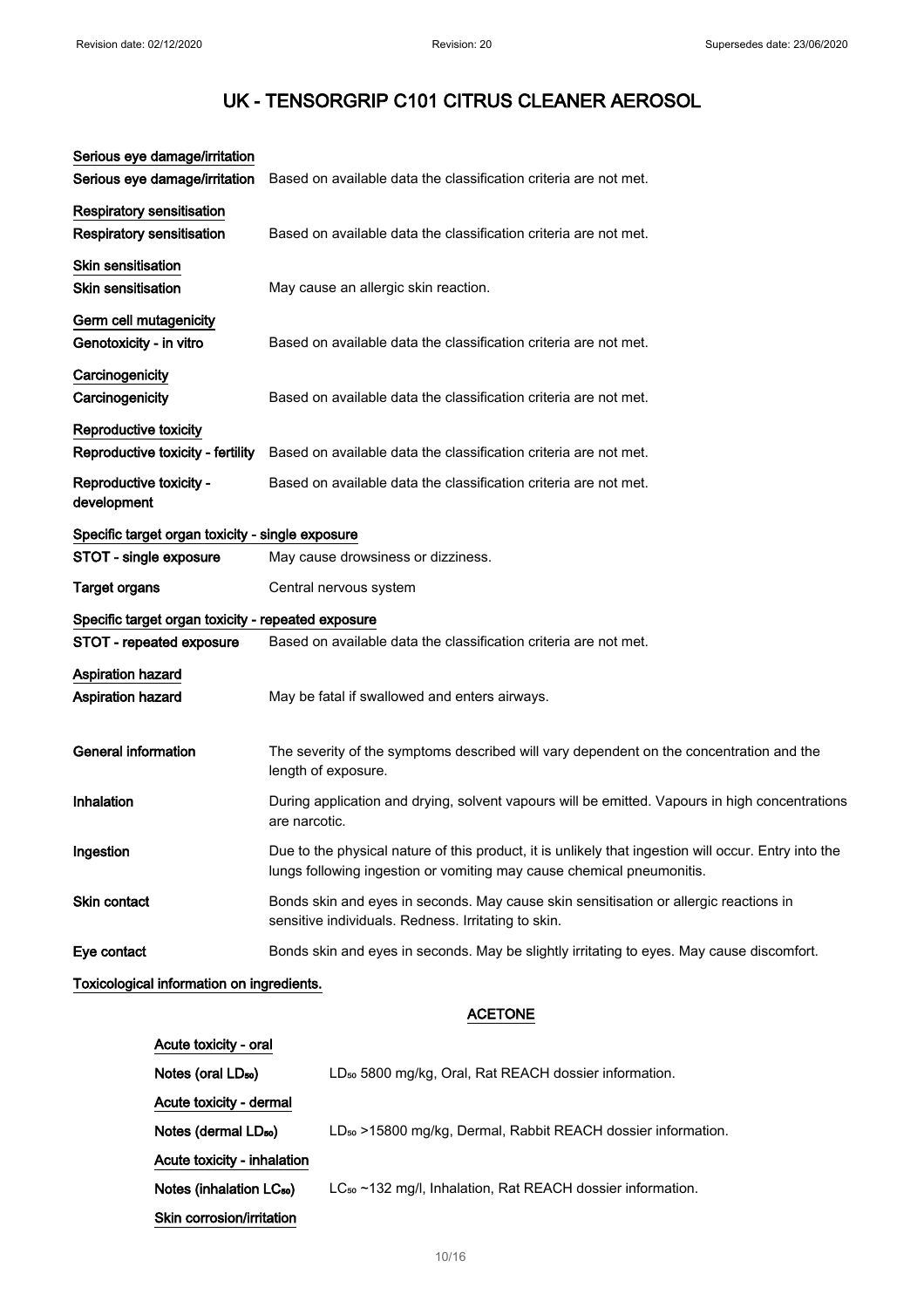**SECTION** 

# UK - TENSORGRIP C101 CITRUS CLEANER AEROSOL

| Animal data                                        | Dose: 10 µl, 3 days, Guinea pig Erythema/eschar score: No erythema (0). Oedema<br>score: No oedema (0).                                                                          |
|----------------------------------------------------|----------------------------------------------------------------------------------------------------------------------------------------------------------------------------------|
| Serious eye damage/irritation                      |                                                                                                                                                                                  |
| Serious eye<br>damage/irritation                   | Causes serious eye irritation.                                                                                                                                                   |
| Skin sensitisation                                 |                                                                                                                                                                                  |
| Skin sensitisation                                 | Guinea pig maximization test (GPMT) - Guinea pig: Not sensitising.                                                                                                               |
| Germ cell mutagenicity                             |                                                                                                                                                                                  |
| Genotoxicity - in vitro                            | Chromosome aberration: Negative.                                                                                                                                                 |
| Carcinogenicity                                    |                                                                                                                                                                                  |
| Carcinogenicity                                    | NOEL 79 mg, Inhalation, Mouse                                                                                                                                                    |
| Reproductive toxicity                              |                                                                                                                                                                                  |
| Reproductive toxicity -<br>development             | Maternal toxicity: - NOAEC: 2200 ppm, Inhalation, Rat                                                                                                                            |
| Specific target organ toxicity - single exposure   |                                                                                                                                                                                  |
| STOT - single exposure                             | STOT SE 3 - H336 May cause drowsiness or dizziness.                                                                                                                              |
| <b>Target organs</b>                               | Central nervous system                                                                                                                                                           |
| Specific target organ toxicity - repeated exposure |                                                                                                                                                                                  |
|                                                    |                                                                                                                                                                                  |
|                                                    | STOT - repeated exposure NOAEL 50000 ppm, Oral, Rat                                                                                                                              |
| <b>SECTION 12: Ecological information</b>          |                                                                                                                                                                                  |
| Ecological information on ingredients.             |                                                                                                                                                                                  |
|                                                    |                                                                                                                                                                                  |
| Ecotoxicity                                        | <b>CITRUS TERPENES</b><br>The product contains a substance which is very toxic to aquatic organisms and<br>which may cause long term adverse effects in the aquatic environment. |
| 12.1. Toxicity                                     |                                                                                                                                                                                  |
|                                                    | Aquatic Chronic 2 - H411 Toxic to aquatic life with long lasting effects.                                                                                                        |
| Ecological information on ingredients.             |                                                                                                                                                                                  |
|                                                    | <b>CITRUS TERPENES</b>                                                                                                                                                           |
| Acute aquatic toxicity                             |                                                                                                                                                                                  |
| $LE(C)$ <sub>50</sub>                              | $0.1 < L(E)C50 \le 1$                                                                                                                                                            |
| M factor (Acute)                                   | 1                                                                                                                                                                                |
| Acute toxicity - aquatic<br>invertebrates          | EC <sub>50</sub> , 48 hours: <1.0 mg/l, Daphnia magna                                                                                                                            |
| Chronic aquatic toxicity                           |                                                                                                                                                                                  |
| <b>NOEC</b>                                        | $0.01 < NOEC \le 0.1$                                                                                                                                                            |
| Degradability                                      | Non-rapidly degradable                                                                                                                                                           |
|                                                    |                                                                                                                                                                                  |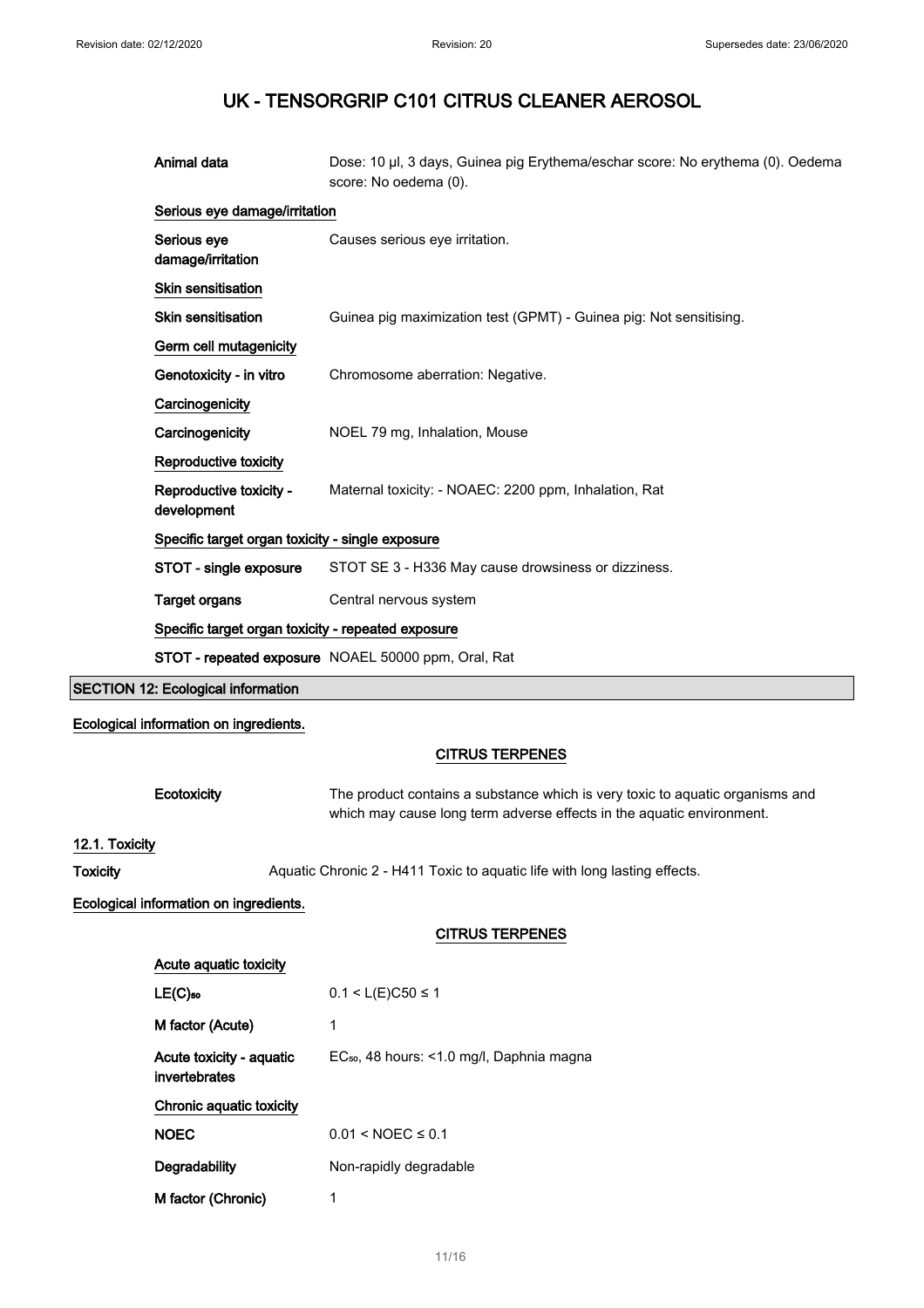### **ACETONE**

|                              | Acute aquatic toxicity                      |                                                                                             |
|------------------------------|---------------------------------------------|---------------------------------------------------------------------------------------------|
|                              | Acute toxicity - fish                       | LC <sub>50</sub> , 96 hours: 5540 mg/l, Oncorhynchus mykiss (Rainbow trout)                 |
|                              | Acute toxicity - aquatic<br>invertebrates   | LC <sub>50</sub> , 48 hours: 8800 mg/l, Daphnia pulex                                       |
|                              | Acute toxicity -<br>microorganisms          | EC <sub>50</sub> , 30 minutes: 61150 mg/l, Activated sludge                                 |
|                              | Chronic aquatic toxicity                    |                                                                                             |
|                              | Chronic toxicity - aquatic<br>invertebrates | NOEC, 28 days: 2212 mg/l, Daphnia magna                                                     |
|                              | 12.2. Persistence and degradability         |                                                                                             |
|                              |                                             | Persistence and degradability There are no data on the degradability of this product.       |
|                              | Ecological information on ingredients.      |                                                                                             |
|                              |                                             | <b>CITRUS TERPENES</b>                                                                      |
|                              | Persistence and<br>degradability            | The product is not readily biodegradable.                                                   |
|                              |                                             | <b>ACETONE</b>                                                                              |
|                              | Phototransformation                         | Air - $DT_{50}$ : $\sim$ 10 days                                                            |
|                              | Biodegradation                              | Water - Degradation (100%): 4 days<br>The substance is readily biodegradable.               |
|                              | 12.3. Bioaccumulative potential             |                                                                                             |
|                              | <b>Bioaccumulative potential</b>            | No data available on bioaccumulation.                                                       |
| <b>Partition coefficient</b> | Not available.                              |                                                                                             |
|                              | Ecological information on ingredients.      |                                                                                             |
|                              |                                             | <b>CITRUS TERPENES</b>                                                                      |
|                              |                                             | Bioaccumulative potential No data available on bioaccumulation.                             |
|                              |                                             | <b>ACETONE</b>                                                                              |
|                              | <b>Bioaccumulative potential</b>            | The product is not bioaccumulating.                                                         |
|                              | <b>Partition coefficient</b>                | log Pow: -0.24                                                                              |
| 12.4. Mobility in soil       |                                             |                                                                                             |
| <b>Mobility</b>              | surfaces.                                   | The product contains volatile organic compounds (VOCs) which will evaporate easily from all |
|                              | Ecological information on ingredients.      |                                                                                             |
|                              |                                             | <b>CITRUS TERPENES</b>                                                                      |
|                              | <b>Mobility</b>                             | The product is insoluble in water.                                                          |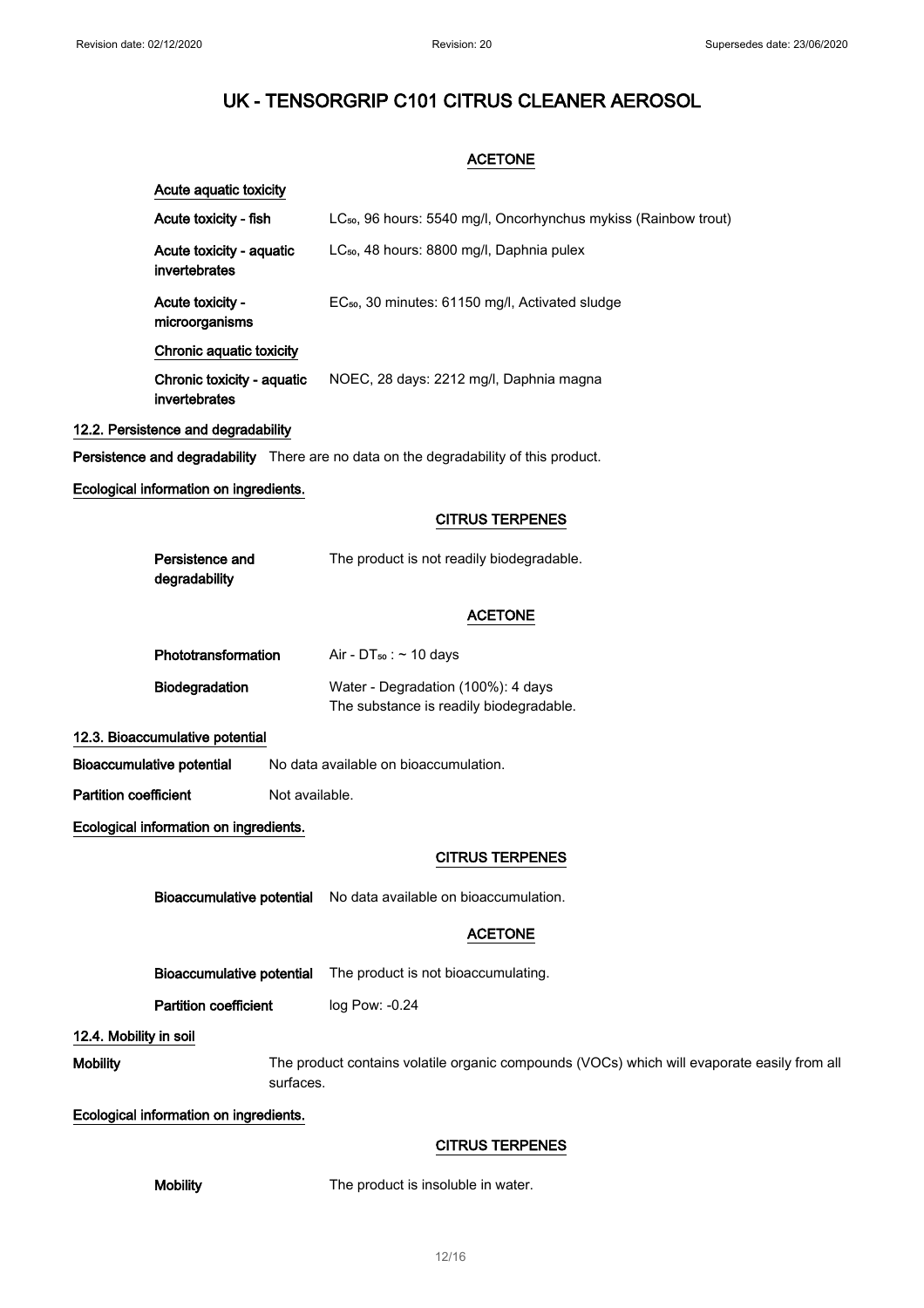### ACETONE

| Mobility | The product is soluble in water. |
|----------|----------------------------------|
|          |                                  |

Henry's law constant  $3$  Pa m<sup>3</sup>/mol @ 25 $^{\circ}$ C

Surface tension 23 mN/m @ 20 - 25°C

#### 12.5. Results of PBT and vPvB assessment

Results of PBT and vPvB assessment This product does not contain any substances classified as PBT or vPvB.

### Ecological information on ingredients.

### CITRUS TERPENES

Results of PBT and vPvB This substance is not classified as PBT or vPvB according to current EU criteria. assessment

### ACETONE

Results of PBT and vPvB This substance is not classified as PBT or vPvB according to current EU criteria. assessment

#### 12.6. Other adverse effects

Other adverse effects None known.

Ecological information on ingredients.

### CITRUS TERPENES

| Other adverse effects                      | Not determined.                                                                                                                                                                                                                                                                                                                                                                                                                                                                                                                                    |  |
|--------------------------------------------|----------------------------------------------------------------------------------------------------------------------------------------------------------------------------------------------------------------------------------------------------------------------------------------------------------------------------------------------------------------------------------------------------------------------------------------------------------------------------------------------------------------------------------------------------|--|
| <b>SECTION 13: Disposal considerations</b> |                                                                                                                                                                                                                                                                                                                                                                                                                                                                                                                                                    |  |
| 13.1. Waste treatment methods              |                                                                                                                                                                                                                                                                                                                                                                                                                                                                                                                                                    |  |
| General information                        | Disposal of this product, process solutions, residues and by-products should at all times<br>comply with the requirements of environmental protection and waste disposal legislation and<br>any local authority requirements. Dispose of waste to licensed waste disposal site in<br>accordance with the requirements of the local Waste Disposal Authority. The generation of<br>waste should be minimised or avoided wherever possible. When handling waste, the safety<br>precautions applying to handling of the product should be considered. |  |
| Disposal methods                           | Do not empty into drains. Care should be taken when handling emptied containers that have<br>not been thoroughly cleaned or rinsed out. Dispose of contents/container in accordance with<br>national regulations.                                                                                                                                                                                                                                                                                                                                  |  |
| Waste class                                | The waste code classification is to be carried out according to the European Waste Catalogue<br>(EWC).                                                                                                                                                                                                                                                                                                                                                                                                                                             |  |
| <b>SECTION 14: Transport information</b>   |                                                                                                                                                                                                                                                                                                                                                                                                                                                                                                                                                    |  |
| 14.1. UN number                            |                                                                                                                                                                                                                                                                                                                                                                                                                                                                                                                                                    |  |
| UN No. (ADR/RID)                           | 1950                                                                                                                                                                                                                                                                                                                                                                                                                                                                                                                                               |  |

| UN No. (IMDG) | 1950 |
|---------------|------|
| UN No. (ICAO) | 1950 |
| UN No. (ADN)  | 1950 |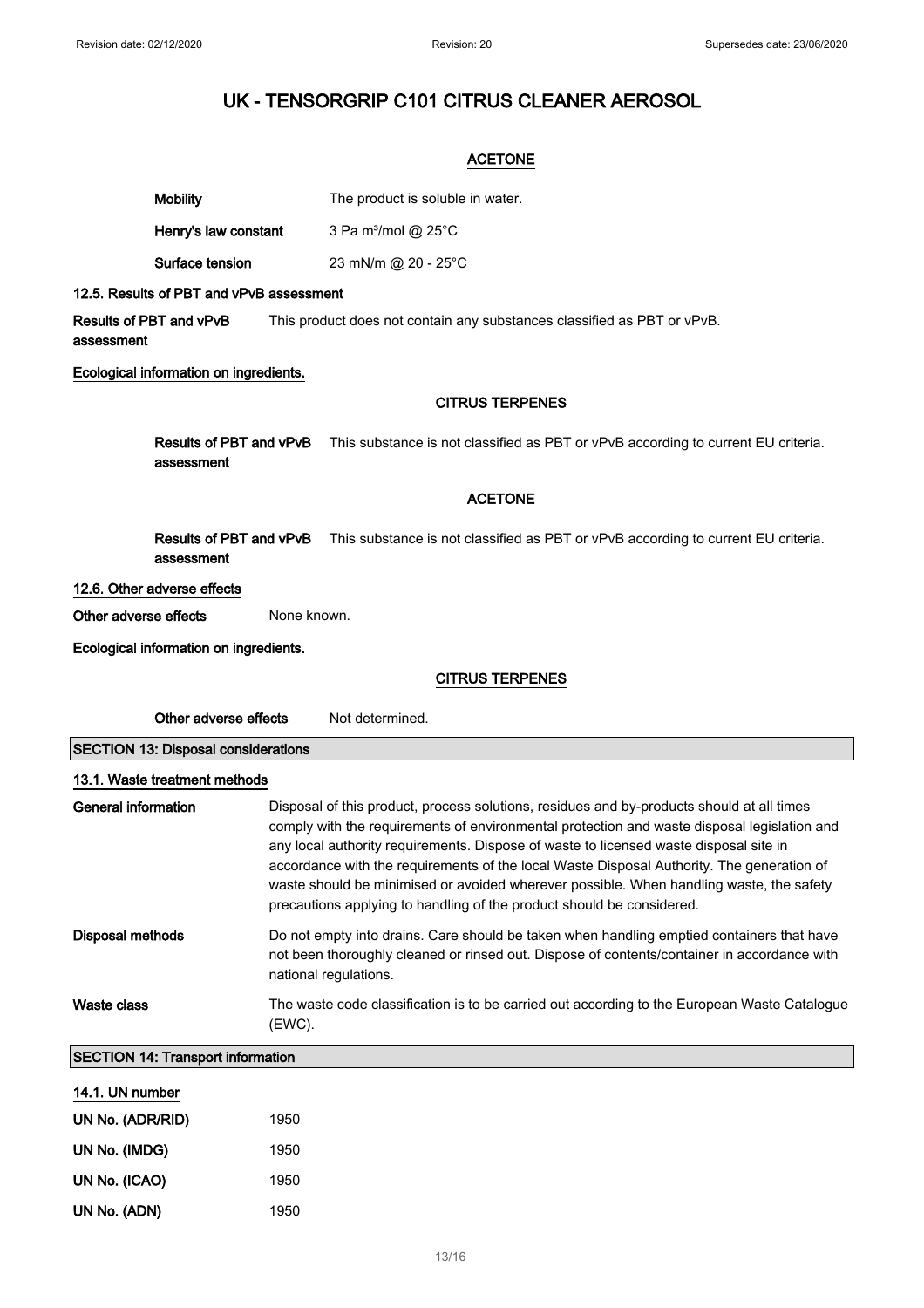14.2. UN proper shipping name

### UK - TENSORGRIP C101 CITRUS CLEANER AEROSOL

# Proper shipping name (ADR/RID) AEROSOLS Proper shipping name (IMDG) AEROSOLS (CONTAINS Orange, sweet, ext., Hydrocarbons, C6-C7, n-alkanes, isoalkanes, cyclics, <5% n-hexane) Proper shipping name (ICAO) AEROSOLS Proper shipping name (ADN) AEROSOLS 14.3. Transport hazard class(es) ADR/RID class 2.1 ADR/RID classification code 5F ADR/RID label 2.1 IMDG class 2.1 ICAO class/division 2.1 ADN class 2.1 Transport labels



### 14.4. Packing group

| ADR/RID packing group     | None |
|---------------------------|------|
| <b>IMDG packing group</b> | None |
| ICAO packing group        | None |
| ADN packing group         | None |
|                           |      |

### 14.5. Environmental hazards

### Environmentally hazardous substance/marine pollutant



### 14.6. Special precautions for user

| EmS                          | $F-D. S-U$ |
|------------------------------|------------|
| ADR transport category       | 2          |
| <b>Emergency Action Code</b> | 2YF        |
| Tunnel restriction code      | (D)        |

### 14.7. Transport in bulk according to Annex II of MARPOL and the IBC Code

### Transport in bulk according to Not applicable. Annex II of MARPOL 73/78 and the IBC Code

### SECTION 15: Regulatory information

### 15.1. Safety, health and environmental regulations/legislation specific for the substance or mixture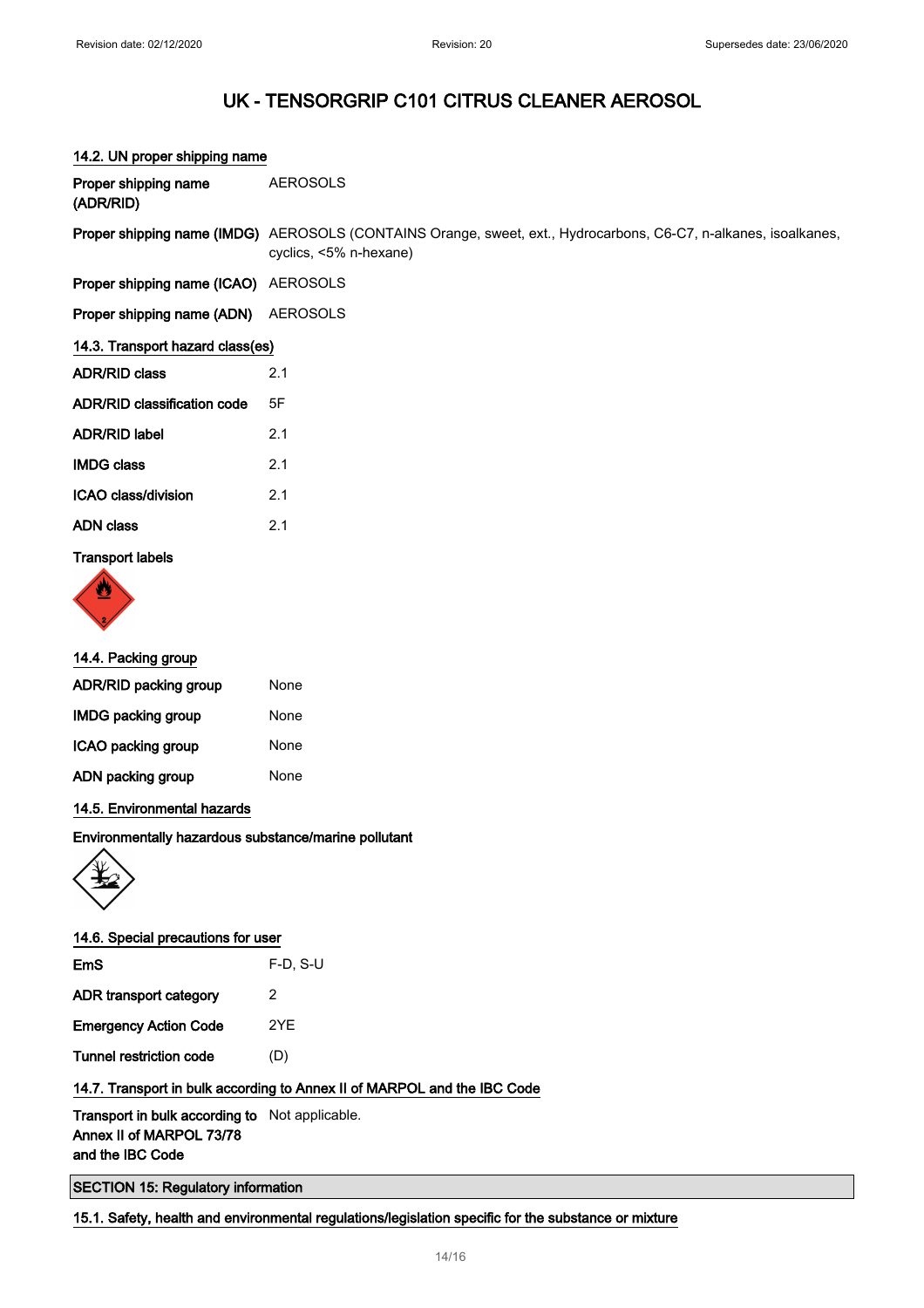| National regulations | EH40/2005 Workplace exposure limits.<br>The Aerosol Dispensers Regulations 2009 (SI 2009 No. 2824).                                                                                                                                                                                                                                                                                                                                                                                                                                                               |
|----------------------|-------------------------------------------------------------------------------------------------------------------------------------------------------------------------------------------------------------------------------------------------------------------------------------------------------------------------------------------------------------------------------------------------------------------------------------------------------------------------------------------------------------------------------------------------------------------|
| EU legislation       | Regulation (EC) No 1272/2008 of the European Parliament and of the Council of 16<br>December 2008 on classification, labelling and packaging of substances and mixtures (as<br>amended).<br>Regulation (EC) No 1907/2006 of the European Parliament and of the Council of 18<br>December 2006 concerning the Registration, Evaluation, Authorisation and Restriction of<br>Chemicals (REACH) (as amended).<br>Council Directive of 20 May 1975 on the approximation of the laws of the Member States<br>relating to aerosol dispensers (75/324/EEC) (as amended). |

### 15.2. Chemical safety assessment

No chemical safety assessment has been carried out.

| <b>SECTION 16: Other information</b>                                          |                                                                                                                                                                                                                                                                                                                                                                                                                                                                                                                                   |  |
|-------------------------------------------------------------------------------|-----------------------------------------------------------------------------------------------------------------------------------------------------------------------------------------------------------------------------------------------------------------------------------------------------------------------------------------------------------------------------------------------------------------------------------------------------------------------------------------------------------------------------------|--|
| Abbreviations and acronyms<br>used in the safety data sheet                   | ADR: European Agreement concerning the International Carriage of Dangerous Goods by<br>Road.<br>ADN: European Agreement concerning the International Carriage of Dangerous Goods by<br>Inland Waterways.<br>RID: European Agreement concerning the International Carriage of Dangerous Goods by<br>Rail.<br>IATA: International Air Transport Association.<br>ICAO: Technical Instructions for the Safe Transport of Dangerous Goods by Air.<br>IMDG: International Maritime Dangerous Goods.<br>CAS: Chemical Abstracts Service. |  |
|                                                                               | LC <sub>50</sub> : Lethal Concentration to 50 % of a test population.<br>LD <sub>50</sub> : Lethal Dose to 50% of a test population (Median Lethal Dose).<br>EC <sub>50</sub> : 50% of maximal Effective Concentration.<br>PBT: Persistent, Bioaccumulative and Toxic substance.<br>vPvB: Very Persistent and Very Bioaccumulative.                                                                                                                                                                                               |  |
| <b>Classification abbreviations</b><br>and acronyms                           | Aerosol = Aerosol<br>Skin Irrit. = Skin irritation<br>Skin Sens. = Skin sensitisation<br>Asp. Tox. = Aspiration hazard<br>Aquatic Chronic = Hazardous to the aquatic environment (chronic)                                                                                                                                                                                                                                                                                                                                        |  |
| <b>Classification procedures</b><br>according to Regulation (EC)<br>1272/2008 | Aerosol 1 - H222, H229: Expert judgement. Skin Irrit. 2 - H315, Skin Sens. 1 - H317, Asp.<br>Tox. 1 - H304, Aquatic Chronic 2 - H411: Calculation method.                                                                                                                                                                                                                                                                                                                                                                         |  |
| <b>Training advice</b>                                                        | Read and follow manufacturer's recommendations. Only trained personnel should use this<br>material.                                                                                                                                                                                                                                                                                                                                                                                                                               |  |
| <b>Revision date</b>                                                          | 02/12/2020                                                                                                                                                                                                                                                                                                                                                                                                                                                                                                                        |  |
| Revision                                                                      | 20                                                                                                                                                                                                                                                                                                                                                                                                                                                                                                                                |  |
| Supersedes date                                                               | 23/06/2020                                                                                                                                                                                                                                                                                                                                                                                                                                                                                                                        |  |
| <b>SDS number</b>                                                             | 23955                                                                                                                                                                                                                                                                                                                                                                                                                                                                                                                             |  |